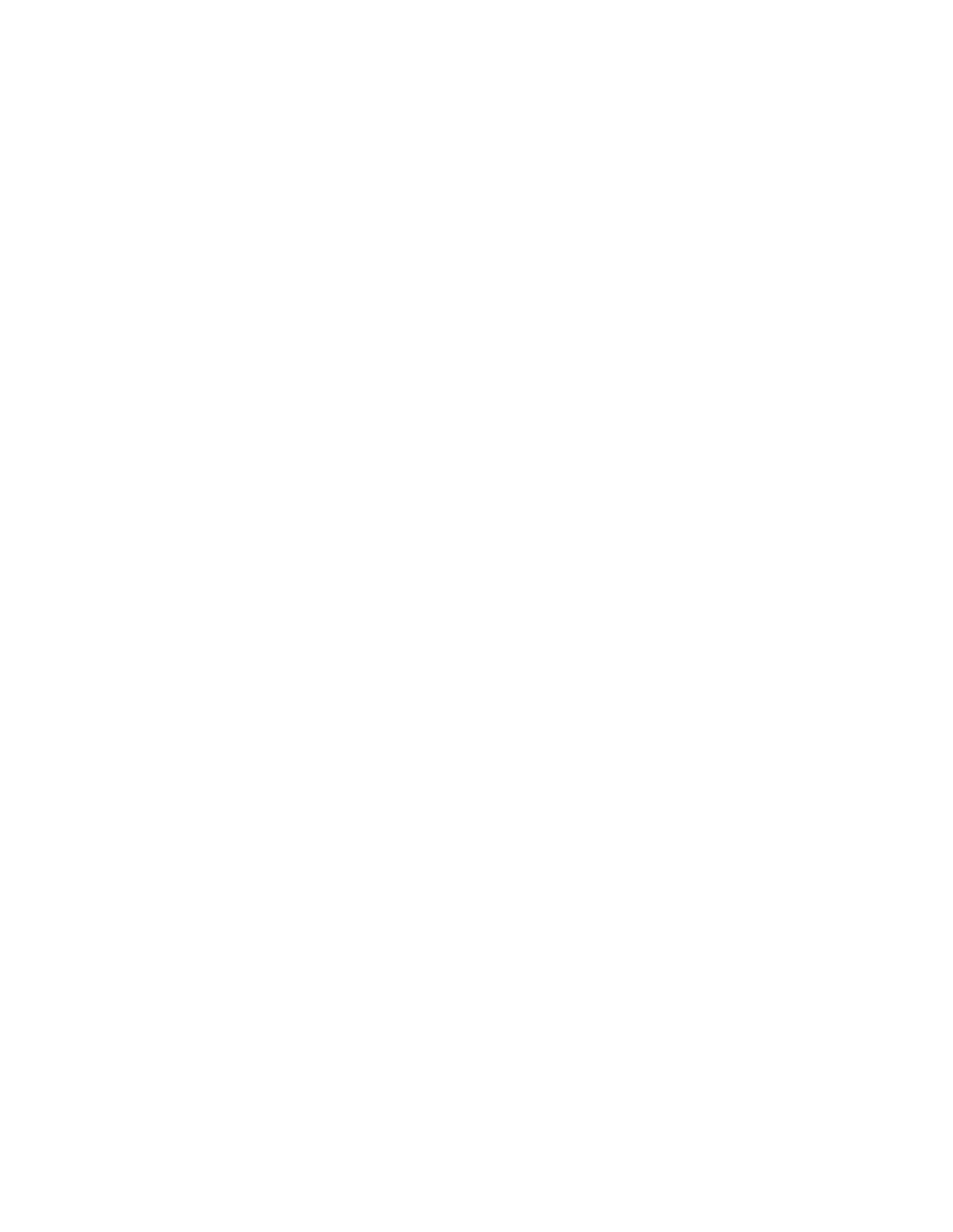## **BYLAWS**

| 6. | Sunshine Coast Regional District Zoning Amendment Bylaw No. 310.187,<br>$2019$ – first reading<br>(Voting - Electoral Area Directors - 1 vote each)           | Annex E<br>pp 22-23 |
|----|---------------------------------------------------------------------------------------------------------------------------------------------------------------|---------------------|
| 7. | Egmont / Pender Harbour Official Community Plan Amendment Bylaw No.<br>708.1, 2019 - adoption<br>(Voting - Electoral Area Directors - 1 vote each)            | Annex F<br>pp 24-25 |
| 8. | Sunshine Coast Regional District Electoral Area A Zoning Amendment<br>Bylaw No. 337.116, 2019 - adoption<br>(Voting - Electoral Area Directors - 1 vote each) | Annex G<br>pp 26-27 |

## **NEW BUSINESS**

## **IN CAMERA**

 THAT the public be excluded from attendance at the meeting in accordance with Section 90 (1) (a), (c), (k) and (i) of the *Community Charter* – "personal information about an identifiable individual…", "labour relations or other employee relations", "negotiations and related discussions respecting the proposed provision of a municipal service…", "the receipt of advice that is subject to solicitor-client privilege…".

### **ADJOURNMENT**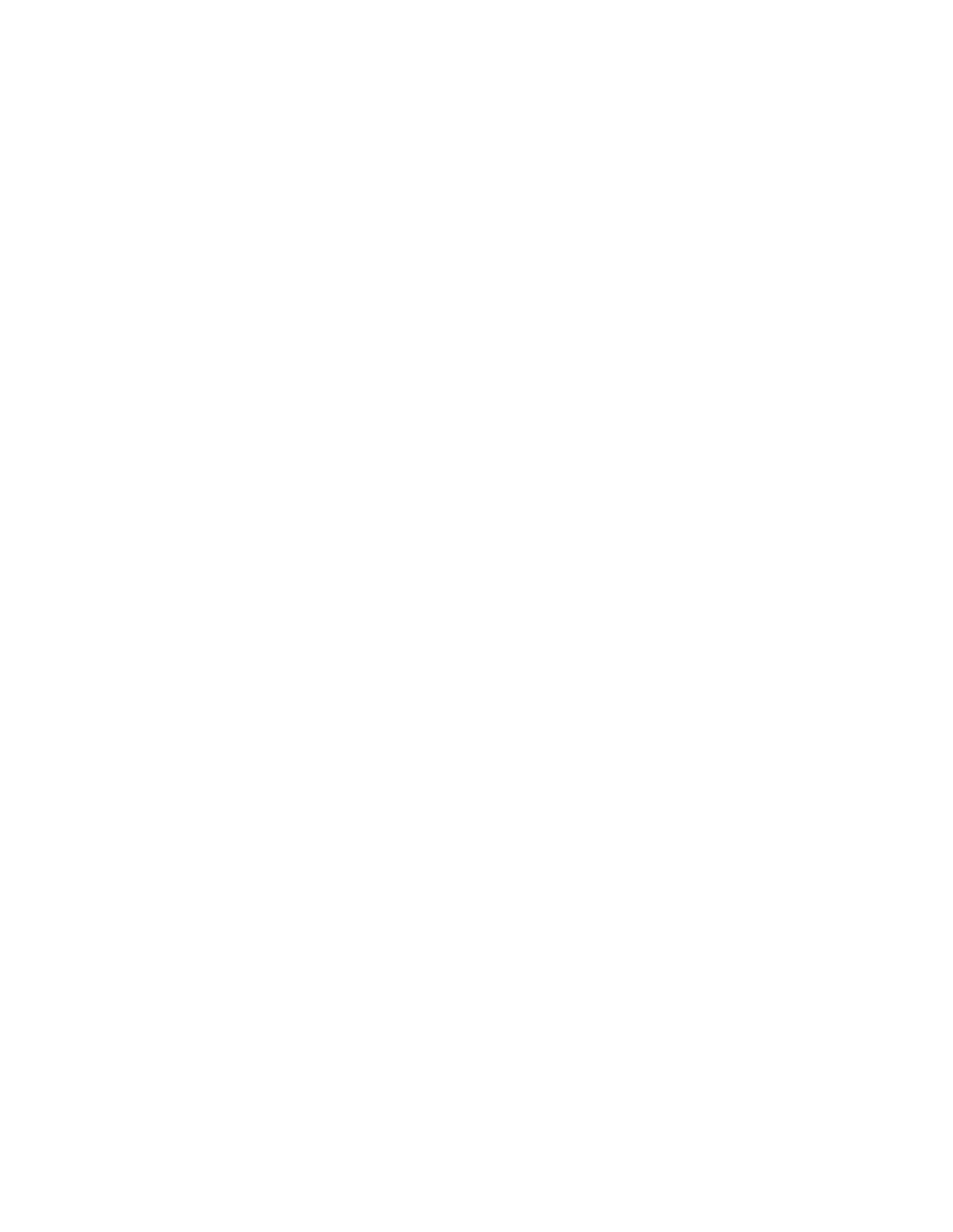#### **Recommendation No. 1** *RFP 19 385 Vaucroft Dock Upgrade Repairs*

The Corporate and Administrative Services Committee recommended that the report titled Request for Proposal (RFP) 19 385 Vaucroft Dock Upgrade Repairs be received;

AND THAT the Vaucroft Dock Upgrade Repair contract be awarded to Pacific Industrial Marine in an amount of up to \$627,030 (excluding GST);

AND THAT the total project budget be increased from \$450,000 to \$676,830, funded from Municipal Finance Authority Short-Term Borrowing (\$450,000) and capital reserves (\$226,830);

AND THAT the 2019-2023 Financial Plan be amended accordingly;

AND THAT the delegated authorities be authorized to execute the contract;

AND FURTHER THAT this recommendation be forwarded to the July 25, 2019 Regular Board Meeting.

#### **Recommendation No. 8** *Interim Wood Waste Processing*

The Corporate and Administrative Services Committee recommended that the report titled Interim Wood Waste Processing be received;

AND THAT a Request for Proposal for an interim wood waste processing service be issued;

AND THAT any deficit up to a maximum of \$50,000 resulting from an interim wood waste processing service in Solid Waste [351/352] be funded from the Eco-Fee reserve;

AND FURTHER THAT this recommendation be forwarded to July 25, 2019 Regular Board meeting.

#### **Recommendation No. 9** *Regional Water Vehicle Replacements*

The Corporate and Administrative Services Committee recommended that the report titled Regional Water Vehicle Replacements be received;

AND THAT staff be authorized to purchase three (3) vehicles with the existing \$170,000 in 2019 capital funding and negotiate the purchase of two of these vehicles with car dealerships;

AND THAT for the Regional Water Vehicle Replacements a loan of up to \$170,000 for a term of 5 years be requested through the Municipal Finance Authority Equipment Financing Program under Section 403 of *Local Government Act (Liabilities Under Agreement)* to fund the purchase of the replacement vehicles;

AND THAT the pending request for a loan to fund the purchase of new replacement vehicles, approved through Resolution 038/19 No. 23, be abandoned;

AND FURTHER THAT this recommendation be forwarded to July 25, 2019 Regular Board meeting.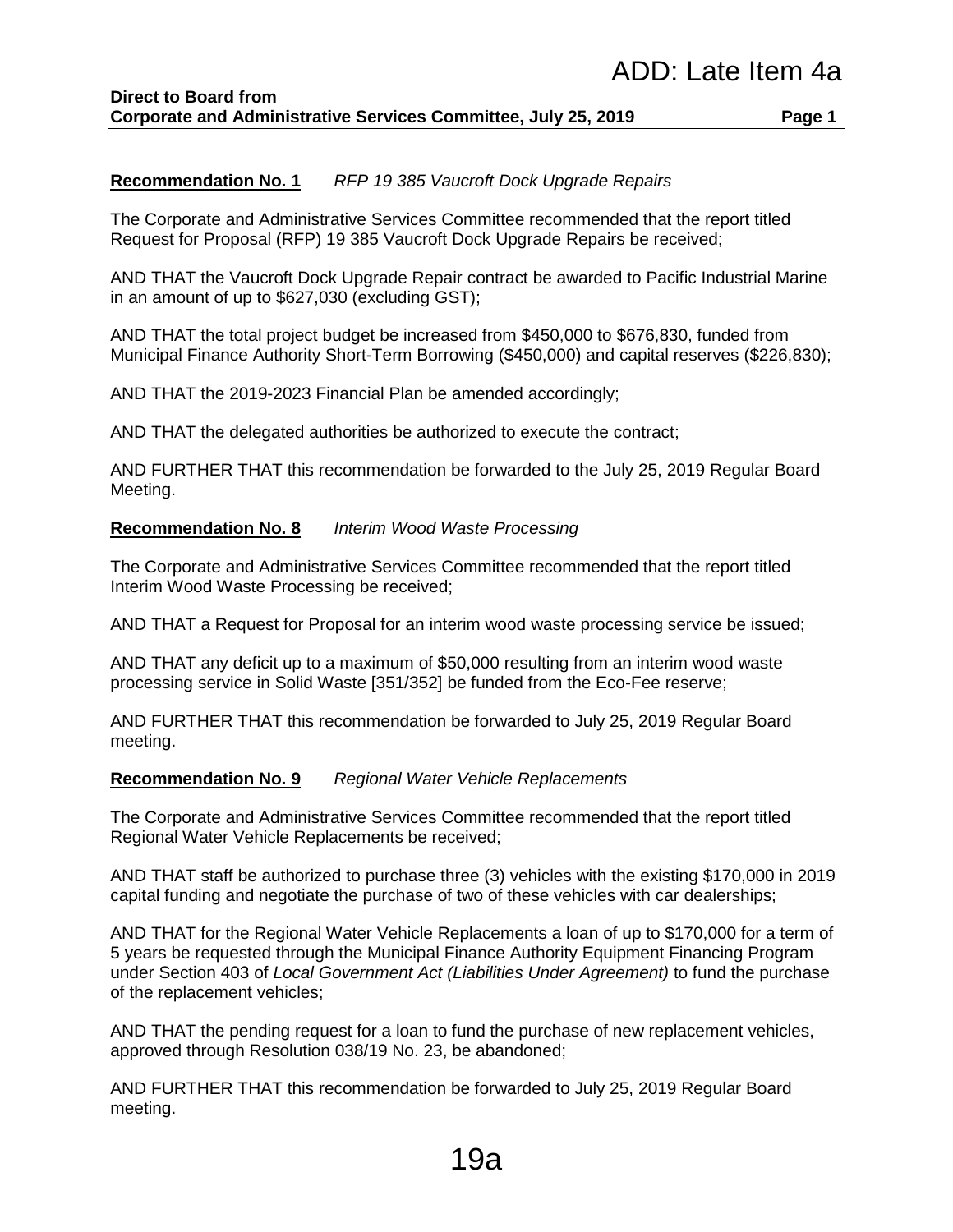**Recommendation No. 16** *Vancouver Island and Coastal Communities Climate Leadership Plan Steering Committee*

The Corporate and Administrative Services Committee recommended that the communication dated July 10, 2019 from Vancouver Island and Costal Communities Climate Leadership Plan Steering Committee requesting a representative from the Sunshine Coast Regional District (SCRD) to serve on the steering committee be received;

AND THAT Director McMahon be appointed as representative and Director Tize be appointed as alternate representative to the Vancouver Island and Costal Communities Climate Leadership Plan Steering Committee;

AND THAT stipend and expenses be paid for the Director's attendance at Vancouver Island and Coastal Communities Climate Leadership Plan Steering Committee meetings;

AND FURTHER THAT this recommendation be forwarded to the July 25, 2019 Regular Board meeting.

#### **Recommendation No. 17** *North Thormanby Community Association – Letter of Support Request*

The Corporate and Administrative Services Committee recommended that the communication dated July 17, 2019 from North Thormanby Community Association regarding a request for letter of support be received;

AND THAT a letter of support be provided for the North Thormanby Community Association grant application for fire suppression equipment;

AND FURTHER THAT this recommendation be forwarded to the July 25, 2019 Regular Board meeting.

#### **Recommendation No. 18** *Director Remuneration Review*

The Corporate and Administrative Services Committee recommended that staff provide a report to the September 2019 Corporate and Administrative Services meeting that identifies all extraordinary meetings attended by Directors retroactive to January 1, 2019;

AND THAT the report include options for Director remuneration, as defined by Board Remuneration Bylaw No. 636;

AND FURTHER THAT this recommendation be forwarded to the July 25, 2019 Regular Board meeting.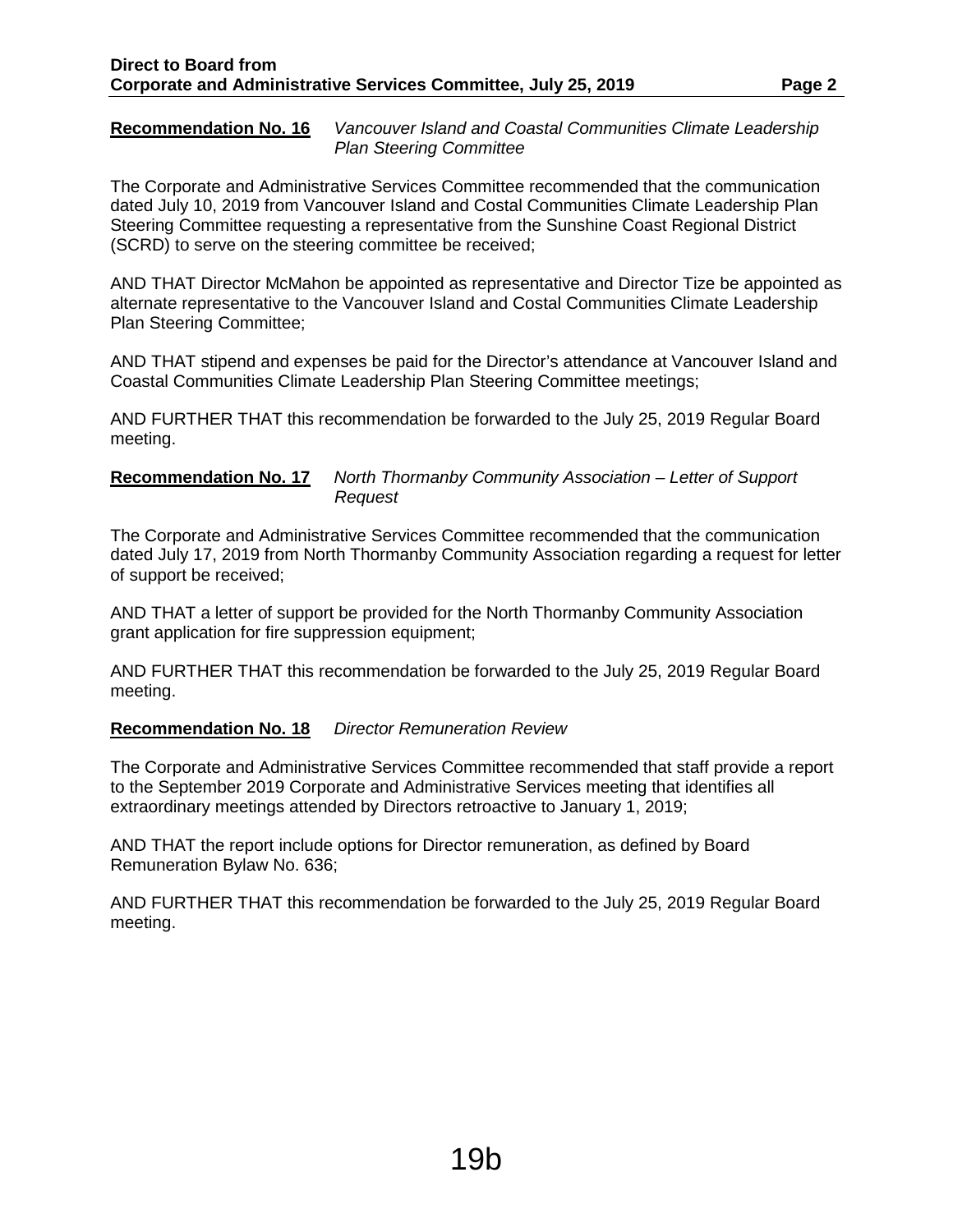## **SUNSHINE COAST REGIONAL DISTRICT STAFF REPORT**

**TO:** SCRD Board – July 25, 2019

**AUTHOR:** Sherry Reid, Deputy Corporate Officer

**SUBJECT: LETTER OF SUPPORT ENDORSING THE NOMINATION OF ALT'KA7TSEM/HOWE SOUND FOR A UNESCO BIOSPHERE RESERVE DESIGNATION**

**RECOMMENDATION(S)** 

**THAT the report titled Letter of Support Endorsing the Nomination of Alt'ka7tsem/Howe Sound for a UNESCO Biosphere Reserve designation be received;**

**AND THAT the proposed letter of support be amended or approved as presented.** 

#### **BACKGROUND**

The following recommendation was made at the July 18, 2019 Infrastructure Services Committee meeting:

**Recommendation No. 1** Howe Sound Biosphere Region Initiative Society

THAT the SCRD support the endorsement of the Howe Sound Biosphere Region Initiative Society's initiative to nominate Howe Sound as a UNESCO Biosphere Region;

AND THAT staff, the Board Chair and the Howe Sound Biosphere Region Initiative Society collaborate on a draft letter of support to the Canadian Commission for UNESCO to be presented at the Board meeting on July 25, 2019;

AND FURTHER THAT the SCRD Board Chair be a signatory for section 5 of the Howe Sound Biosphere Reserve Nomination document.

#### **DISCUSSION**

Staff have drafted a letter of support incorporating comments provided by the Howe Sound Biosphere Region Initiative Society to support the nomination of Alt'ka7tsem/Howe Sound for a UNESCO Biosphere Reserve designation. The draft letter is provided in Attachment "A" for the Board's review.

#### **STRATEGIC PLAN AND RELATED POLICIES**

A letter of support endorsing the nomination of Alt'ka7tsem/Howe Sound for a UNESCO Biosphere Reserve designation is in alignment with SCRD's core values for collaboration and environmental leadership.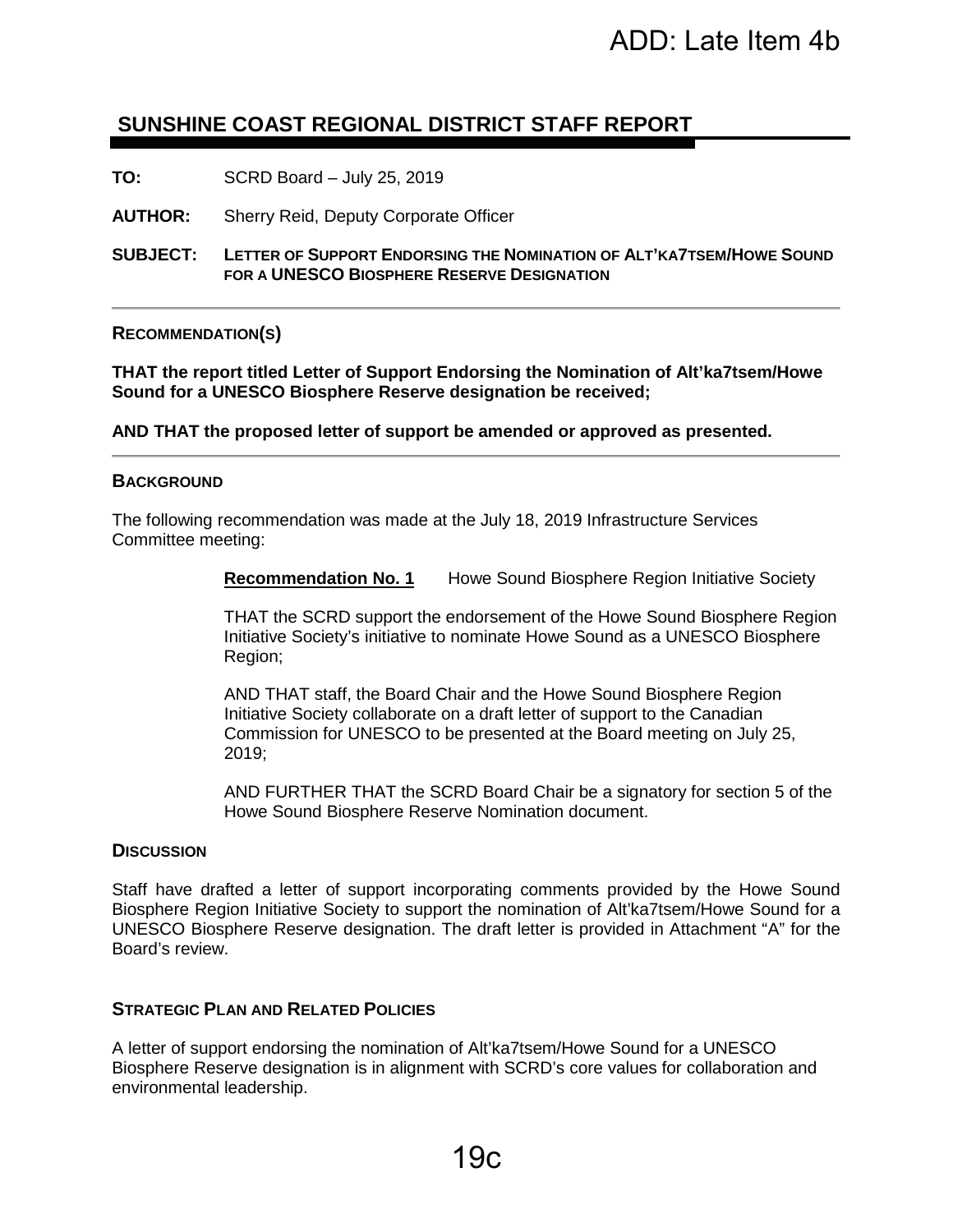#### **CONCLUSION**

A letter of support endorsing the nomination of Alt'ka7tsem/Howe Sound for a UNESCO Biosphere Reserve designation has been provided for the Board's review.

Attachment A: Letter of support endorsing the nomination of Alt'ka7tsem/Howe Sound for a UNESCO Biosphere Reserve designation.

| Reviewed by: |                 |             |  |  |  |
|--------------|-----------------|-------------|--|--|--|
| Manager      |                 | Finance     |  |  |  |
| GМ           | $X - I$ . Hall  | Legislative |  |  |  |
| I/CAO        | $X - M$ . Brown | Other       |  |  |  |